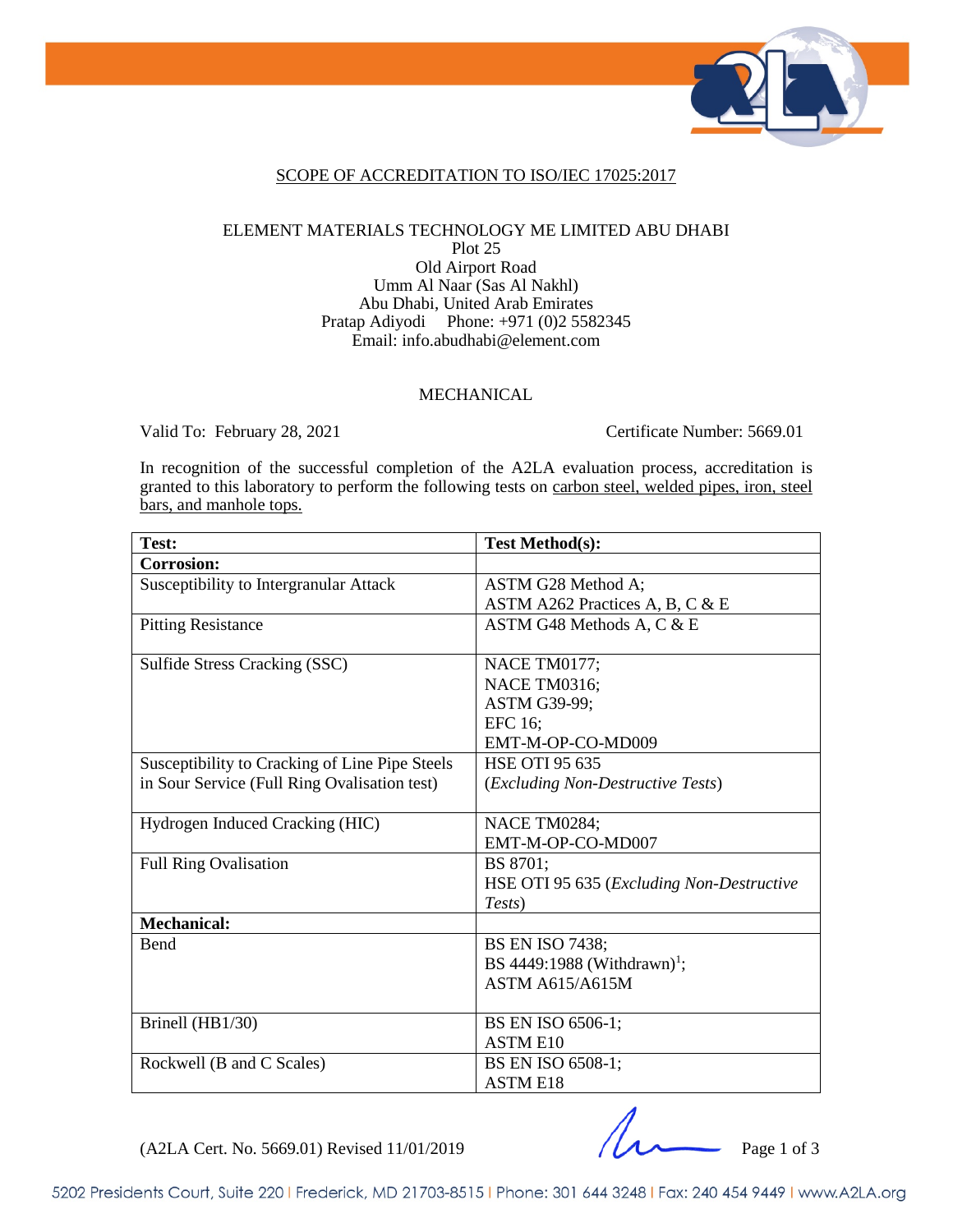| Test:                                                               | <b>Test Method(s):</b>                            |
|---------------------------------------------------------------------|---------------------------------------------------|
| <b>Mechanical (continued):</b>                                      |                                                   |
| Vickers $(10)$                                                      | BS EN ISO 6507-1;                                 |
|                                                                     | <b>ASTM E92</b>                                   |
| Charpy Impact including Expansion and Shear                         | <b>BS EN ISO 148-1;</b>                           |
| -196 $\mathrm{^{\circ}C}$ and (-60 $\mathrm{^{\circ}C}$ to ambient) | ASTM E23;                                         |
|                                                                     | ASTM A370                                         |
| <b>Fracture Toughness</b>                                           | <b>BS</b> 7448-1                                  |
| CTOD -196 $\degree$ C and (-60 $\degree$ C to ambient)              |                                                   |
| Tensile at Ambient Temperature                                      | BS EN ISO 6892-1;                                 |
| (Up to 2000 kN)                                                     | ASTM E8/E8M;                                      |
|                                                                     | ASTM A370;                                        |
|                                                                     | API 5L                                            |
| <b>Phase Volume Fraction</b>                                        | ASTM E562                                         |
|                                                                     |                                                   |
| Determination of Ferrite Content using Fischer                      | EMT-M-OP-MET-MD022                                |
| Feritscope MP30                                                     |                                                   |
|                                                                     |                                                   |
| Grain Size (By Comparison)                                          | <b>ASTM E112</b>                                  |
|                                                                     |                                                   |
| Rebend                                                              | BS 4449:1997 (Withdrawn) <sup>1;</sup>            |
|                                                                     | BS 4449:2005+A3:2016;                             |
|                                                                     | BS 4449;                                          |
|                                                                     | BS EN ISO 15630-1:2002 (Withdrawn) <sup>1</sup> ; |
|                                                                     | BS EN ISO 15630-1:2010 (Withdrawn) <sup>1</sup> ; |
|                                                                     | <b>BS EN ISO 15630-1</b>                          |
| Tensile                                                             | BS 4449:1997 (Withdrawn) <sup>1</sup> ;           |
|                                                                     | BS 4449:2005+A3:2016;                             |
|                                                                     | BS EN ISO 15630-1:2002 (Withdrawn) <sup>1</sup> ; |
|                                                                     | BS EN ISO 15630-1:2010 (Withdrawn) <sup>1</sup> ; |
|                                                                     | <b>ASTM A615/A615M</b>                            |
| Fatigue                                                             | BS 4449:1997 Amd't1 (Withdrawn) <sup>1</sup> ;    |
|                                                                     | BS 4449:2005+A2:2009;                             |
|                                                                     | BS 4449;                                          |
|                                                                     | BS EN ISO 15630-1:2002 (Withdrawn) <sup>1</sup> ; |
|                                                                     | BS EN ISO 15630-1:2010 (Withdrawn) <sup>1</sup> ; |
|                                                                     | BS EN ISO 15630-1;                                |
|                                                                     | BS 6744                                           |
| Projected Rib Area (Geometry)                                       | BS 4449:1997 Amd't1 (Withdrawn) <sup>1</sup> ;    |
|                                                                     | BS 4449:2005+A3:2016;                             |
|                                                                     | BS 4449;                                          |
|                                                                     | BS EN ISO 15630-1:2002 (Withdrawn) <sup>1</sup> ; |
|                                                                     | BS EN ISO 15630-1:2010;                           |
|                                                                     | <b>BS EN ISO 15630-1</b>                          |
| Loading                                                             | <b>BS EN 124;</b>                                 |
| Up to 1000 kN                                                       | <b>BS EN 1433</b>                                 |
|                                                                     |                                                   |

 $(A2LA$  Cert. No. 5669.01) Revised 11/01/2019 Page 2 of 3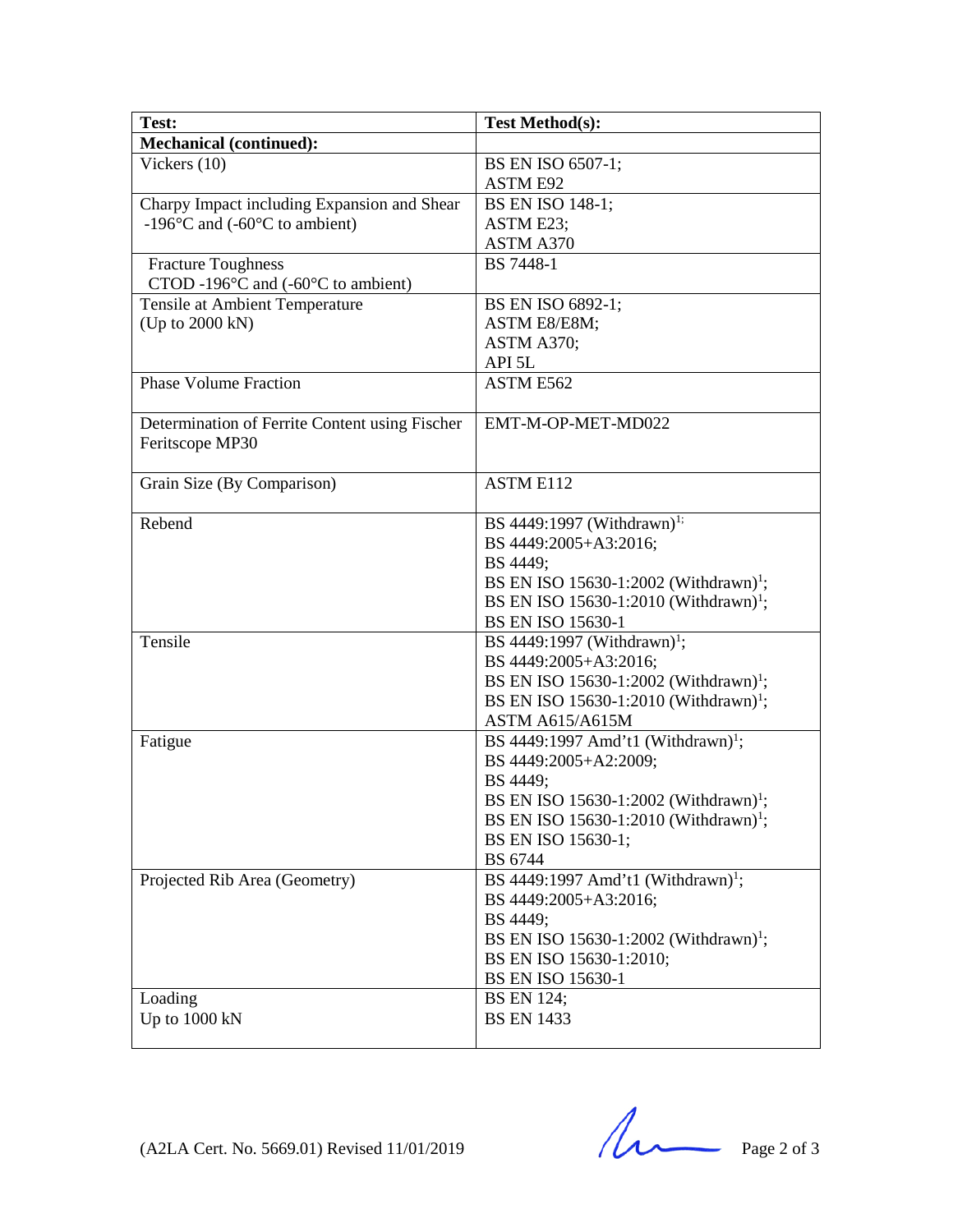| Test:                                        | <b>Test Method(s):</b>                    |
|----------------------------------------------|-------------------------------------------|
| <b>Mechanical (continued):</b>               |                                           |
| Welding: Bend, Fillet Weld Fracture and Nick | <b>BS EN ISO 5173;</b>                    |
| Break, Hardness, Impact, Tensile, Macro and  | <b>BS EN ISO 9017;</b>                    |
| Microstructure and CTOD testing in           | BS EN ISO 9015-1;                         |
| accordance with specific welding codes       | <b>BS EN ISO 9016;</b>                    |
|                                              | <b>BS EN ISO 4136;</b>                    |
|                                              | <b>BS EN ISO 5178;</b>                    |
|                                              | BS EN ISO 17639;                          |
|                                              | BS 4515-1;                                |
|                                              | BS 4515-2;                                |
|                                              | BS EN ISO 15614-1;                        |
|                                              | BS EN ISO 15614-2;                        |
|                                              | BS EN 287-1;                              |
|                                              | BS EN ISO 9606-1;                         |
|                                              | BS EN ISO 9606-2;                         |
|                                              | ASME IX;                                  |
|                                              | API 1104;                                 |
|                                              | AWS D1.1/D1.1M;                           |
|                                              | BS 7448-2:1997 (withdrawn) <sup>1</sup> ; |
|                                              | <b>BS EN ISO 15653</b>                    |

#### CHEMICAL

| Test(s):                              | <b>Test Method(s):</b> |
|---------------------------------------|------------------------|
| <b>Optical Emission Spectroscopy:</b> |                        |
| Plain Carbon, Low Alloy and Stainless | EMT-M-OP-CH-AUH-MD101; |
| <b>Steels</b>                         | EMT-M-OP-CH-AUH-MD107  |
| Nickel alloys                         | EMT-M-OP-CH-AUH-MD110; |
|                                       | EMT-M-OP-CH-AUH-MD101  |
|                                       |                        |
| Aluminum alloys                       | EMT-M-OP-CH-AUH-MD101  |
|                                       |                        |
| Carbon and Sulfur Content             | EMT-M-OP-CH-AUH-MD129  |
|                                       |                        |
| Nitrogen Content                      | EMT-M-OP-CH-AUH-MD128  |
|                                       |                        |

 $(A2LA$  Cert. No. 5669.01) Revised 11/01/2019 Page 3 of 3